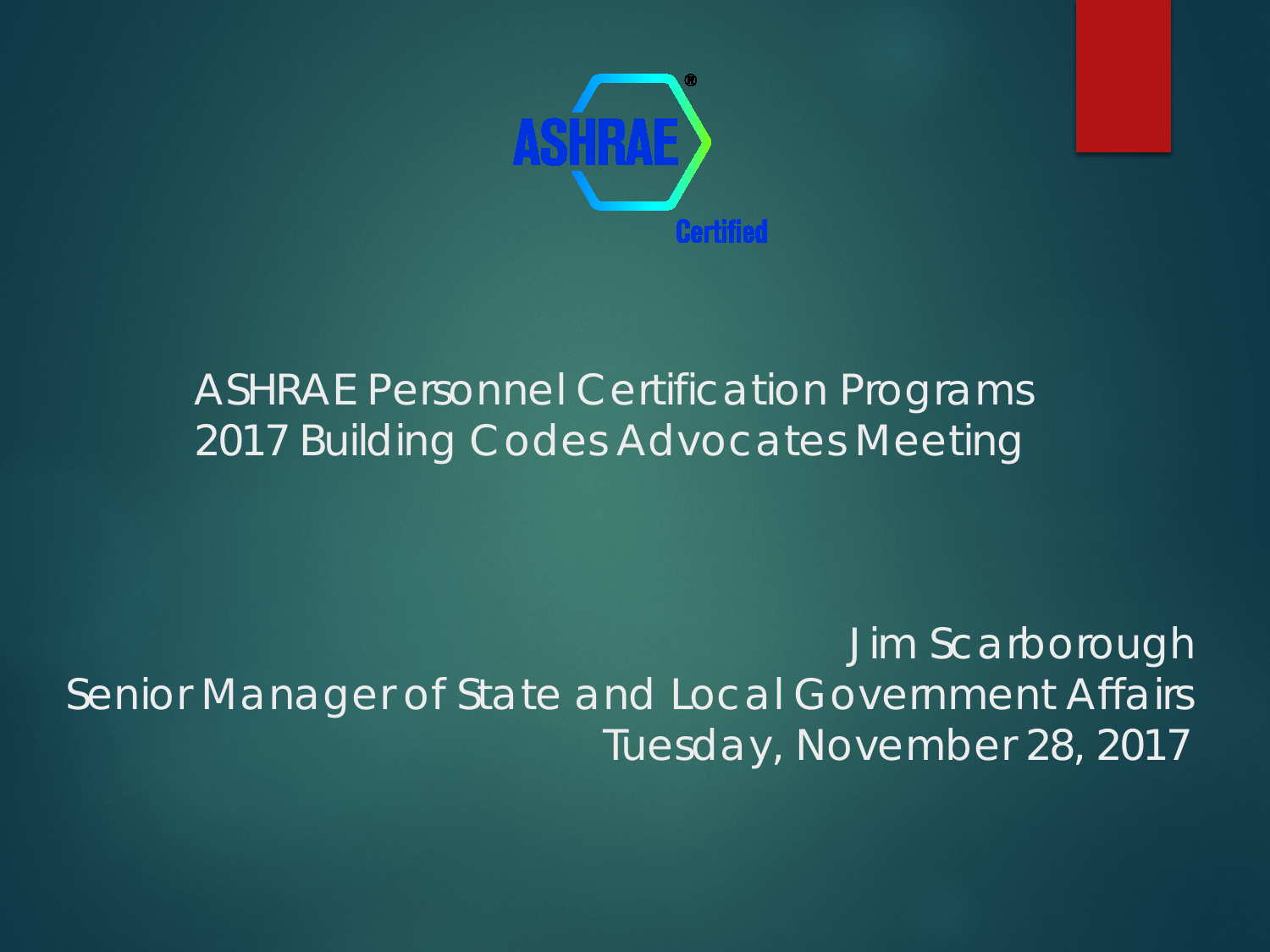## **Background**

#### **ASHRAE Certification Programs**

- Began in 2007 to meet industry needs as identified through market research
- Six current unique individual certifications have been developed with a seventh under construction
- Over 2,700 certifications earned to date
- **Developed by SMEs, including those recruited from allied** professional organizations
- Aligned with ANSI/ISO/IEC 17024 accreditation standard

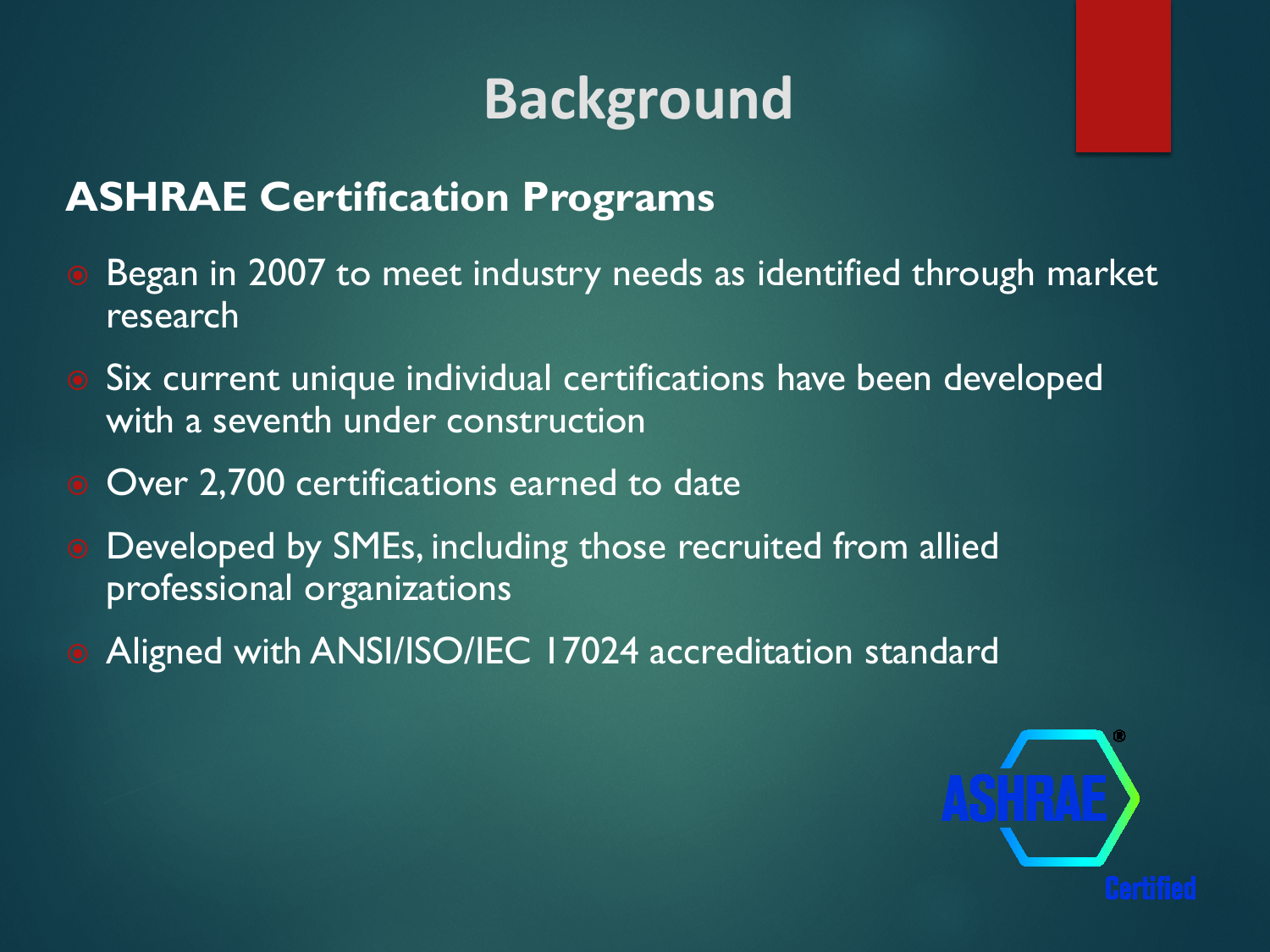## **ASHRAE Certification**

| $\checkmark$ Commissioning                    | <b>BCxP</b> |
|-----------------------------------------------|-------------|
| V Energy Auditing                             | <b>BEAP</b> |
| $\checkmark$ Energy Modeling                  | <b>BEMP</b> |
| $\checkmark$ High-Performance Building Design | <b>HBDP</b> |
| $\checkmark$ Healthcare Facility Design       | <b>HFDP</b> |
| $\chi$ Ruilding Operations & Performance OPMP |             |











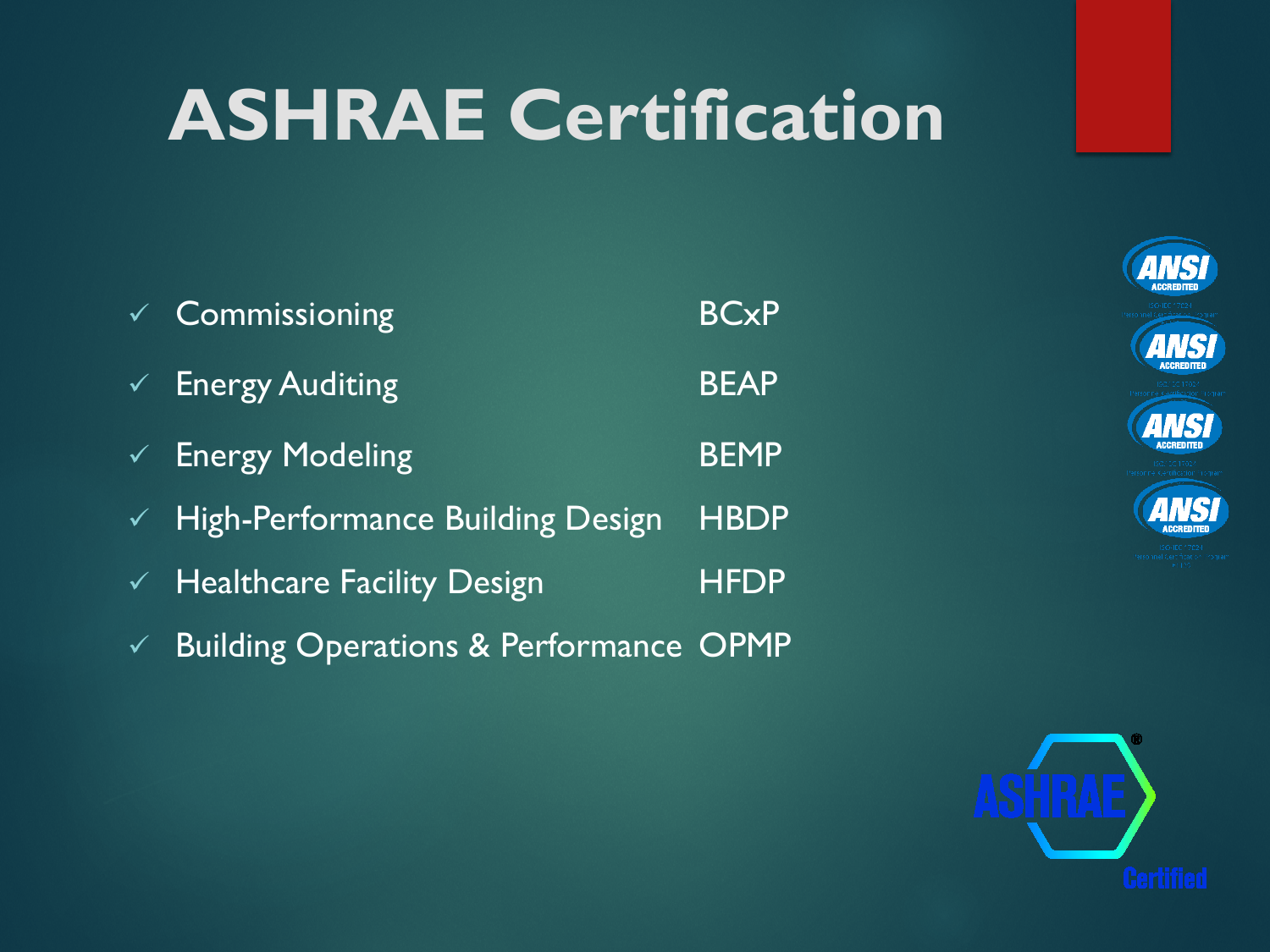#### **Eligibility Requirements**

#### Education  $+$  work experience  $=$  sit for certification examination ASHEAE

| The American Society of Heating, Refrigerating and                                                                                                                                                                      | <b>Items</b>   |                         |                |        |
|-------------------------------------------------------------------------------------------------------------------------------------------------------------------------------------------------------------------------|----------------|-------------------------|----------------|--------|
| <b>Air-Conditioning Engineers</b><br><b>Building Energy Modeling Professional Examination</b><br><b>Detailed Content Outline</b><br>Open cells show an examination could include items from incidated cognitive levels. |                | Cognitive<br>Level      |                |        |
|                                                                                                                                                                                                                         |                | Application<br>Analysis |                | Totals |
| Shaded cells present appearance of terns on examinations.                                                                                                                                                               | Recall         |                         |                |        |
| <b>I. ESTABLISHING THE MODELING SCOPE</b>                                                                                                                                                                               | 3              | 7                       | 7              | 17     |
| A. Modeling Objectives                                                                                                                                                                                                  | $\Omega$       | 1                       | $\mathfrak{p}$ | ä      |
| 1. Define the purpose of the modeling study                                                                                                                                                                             |                |                         |                |        |
| 2. Interpret the design intent of the building project                                                                                                                                                                  |                |                         |                |        |
| 3. Evaluate the completeness of the design and operation<br>information                                                                                                                                                 |                |                         |                |        |
| 4. Link required project deliverables to goals of the modeling study                                                                                                                                                    |                |                         |                |        |
| <b>B. Analysis Methodologies</b>                                                                                                                                                                                        | $\mathfrak{p}$ | з                       | 3              | 8      |
| 1. Differentiate among calculation methods within available software and<br>tools e.g.,                                                                                                                                 |                |                         |                |        |
| a. time-neutral e.g.,<br>· bin method<br>· degree day                                                                                                                                                                   |                |                         |                |        |
| b. time-sequencing e.g.,<br>· hast balance<br>- weighting factor<br>· thermal network.<br>· parametric                                                                                                                  |                |                         |                |        |
| 2. Evaluate mathematical modeling methods for building<br>components e.g.,<br>· regression<br>· empirical<br>· first-principle of thermoovnamics                                                                        |                |                         |                |        |
| 3. Translate a building project into an energy model                                                                                                                                                                    |                |                         |                |        |
| a. simplify building physics to a mathematical model                                                                                                                                                                    |                |                         |                |        |
| b. anticipate the impact of simplification and model deficiencies                                                                                                                                                       |                |                         |                |        |
| C. Software and Tool Selection                                                                                                                                                                                          | $\mathbf{1}$   | $\mathbf{2}$            | 1              | 4      |
| 1. Evaluate the appropriateness of the methodology by<br>characteristics of the project e.g.,<br>· building type<br>· project phase<br>· climate:                                                                       |                |                         |                |        |
| 2. Select the optimal software and tools to meet output data needs of the<br>project e.g.,<br>· l'fe-cycle cost analysis.<br>· energy use and demand<br>· individual component performance                              |                |                         |                |        |

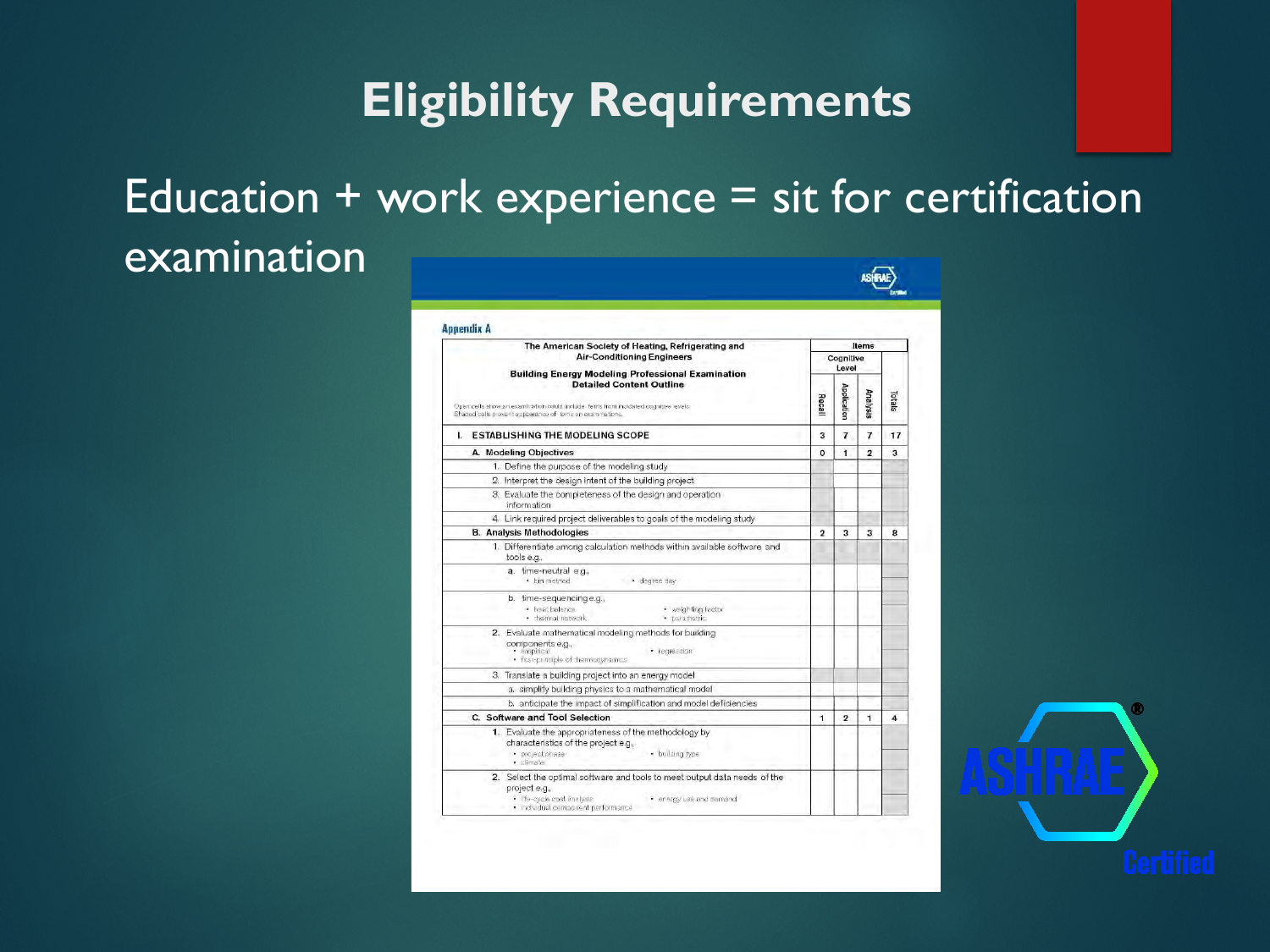### **Value to Certification Earners**

- 1. Third-party validation of critical, job-related KSAs
- 2. Improved opportunity for being hired or promoted and to generate new business
- 3. Demonstrated commitment to professional development

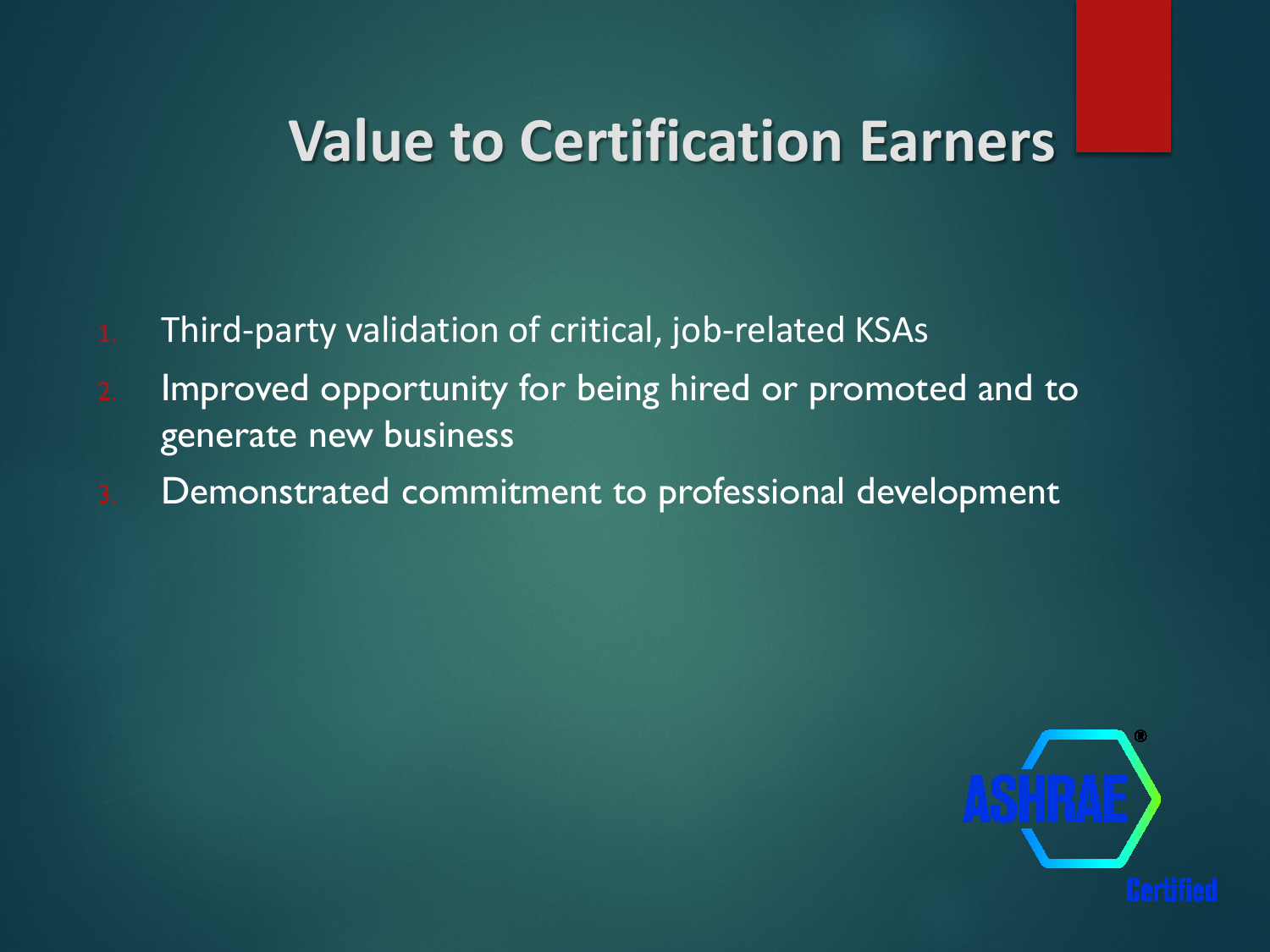

#### US Department of Energy

The Department of Energy recognizes certification programs that are aligned with the Better Buildings Workforce Guidelines and which have received qualified [accreditation by the](http://www.ansi.org/) American National Standards Institute, International [Accreditation Service, or other q](http://www.iasonline.org/)ualified accreditation bodies who are in compliance with ISO/IEC 17024:2012.

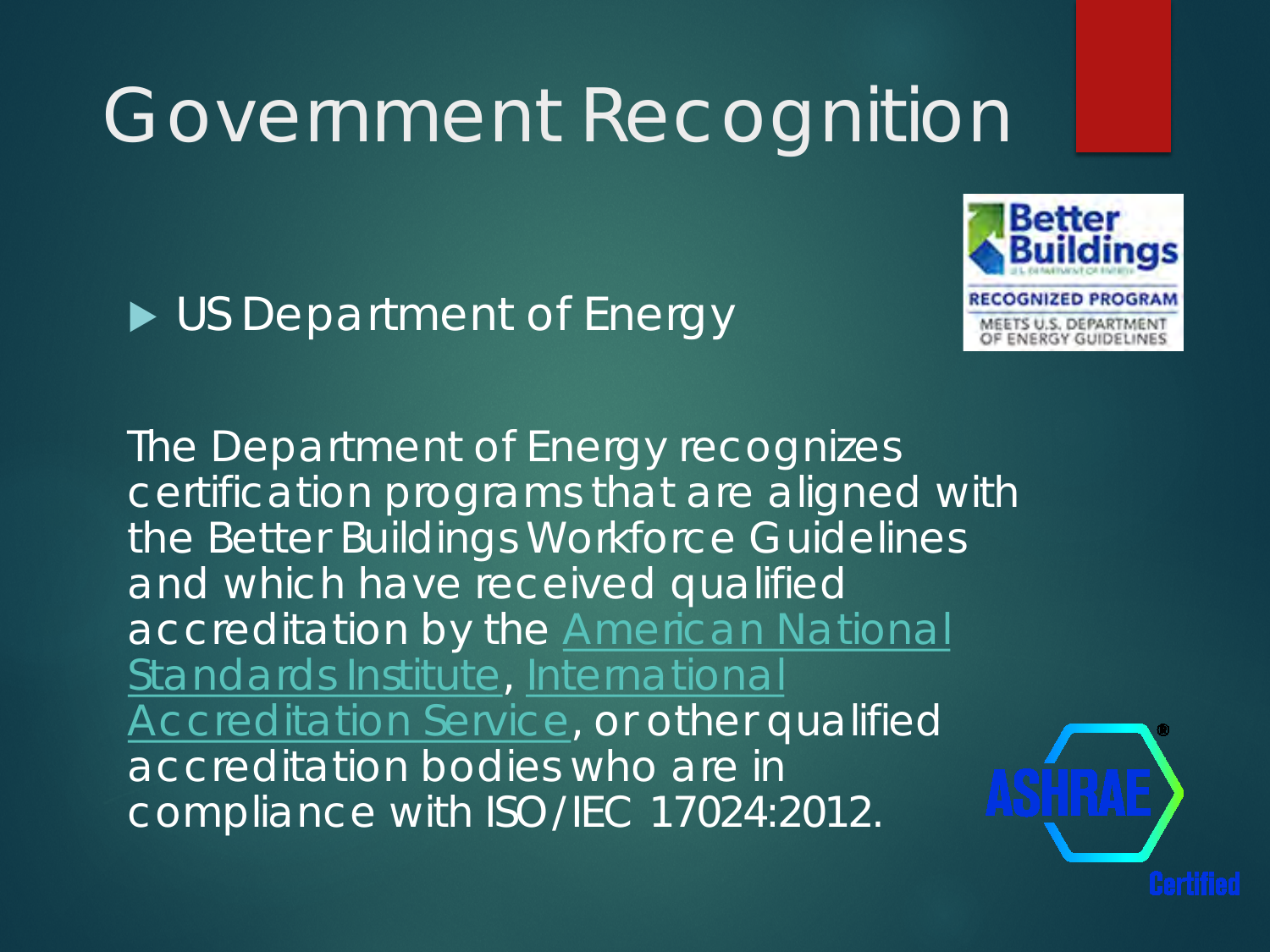The [BCxP](https://www.ashrae.org/education-certification/certification/bcxp-building-commissioning-professional-certification) and [BEAP](https://www.ashrae.org/education-certification/certification/beap-building-energy-assessment-professional-certification) certifications have been [recognized](https://betterbuildingssolutioncenter.energy.gov/workforce/participating-certifying-organizations) by the U.S. Department of Energy (DOE) as meeting the Better Buildings Workforce Guidelines (BBWG).

[https://betterbuildingssolutioncenter.energy.gov/work](https://betterbuildingssolutioncenter.energy.gov/workforce/better-buildings-workforce-guidelines) force/better-buildings-workforce-guidelines

[https://betterbuildingssolutioncenter.energy.gov/work](https://betterbuildingssolutioncenter.energy.gov/workforce/participating-certifying-organizations) force/participating-certifying-organizations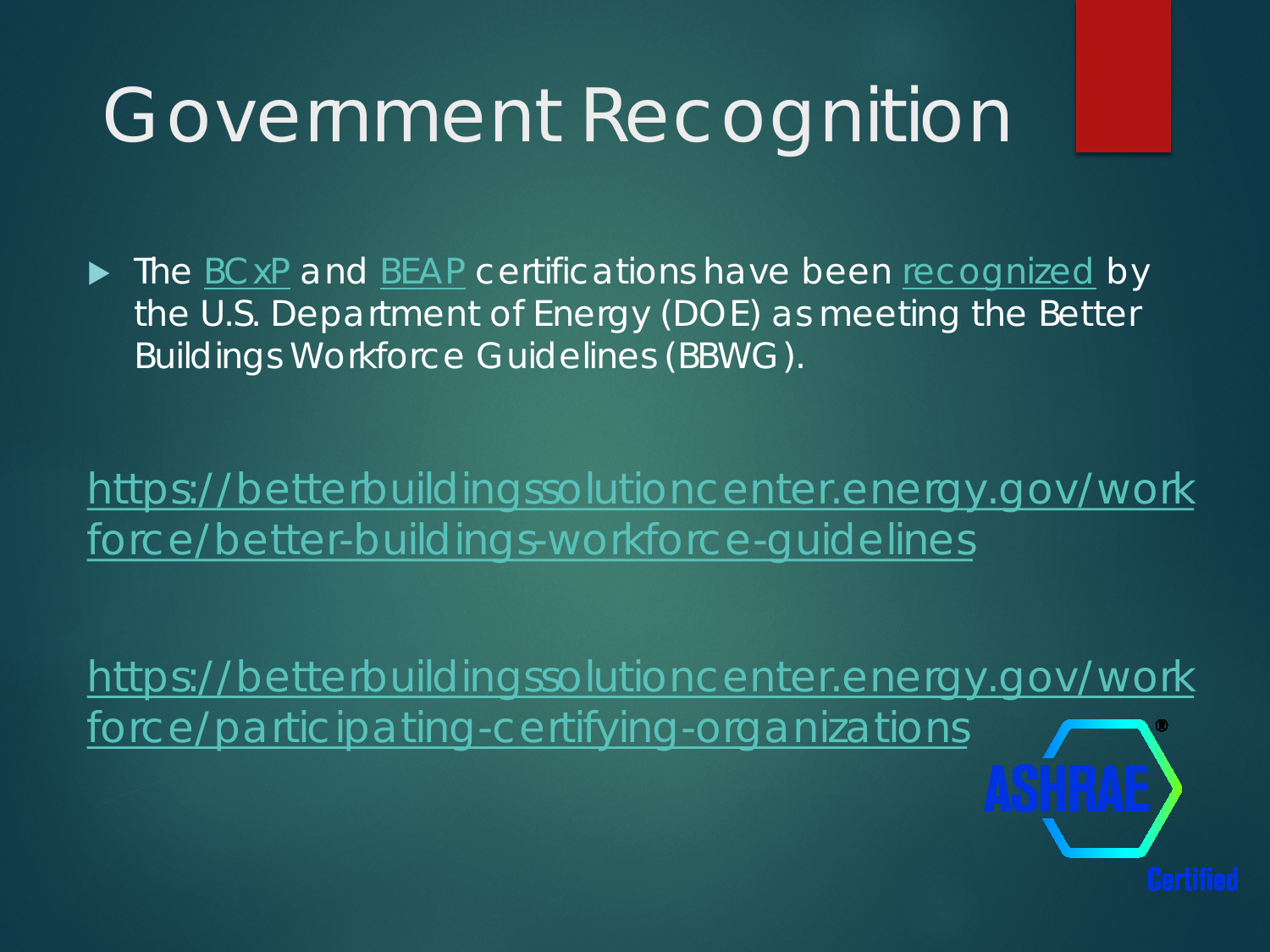**Department of Defense**

[BEAP](https://www.ashrae.org/education-certification/certification/beap-building-energy-assessment-professional-certification), [BEMP,](https://www.ashrae.org/education-certification/certification/bemp-building-energy-modeling-professional-certification) [HBDP,](https://www.ashrae.org/education-certification/certification/hbdp-high-performance-building-design-professional-certification) [HFDP](https://www.ashrae.org/education-certification/certification/hfdp-healthcare-facility-design-professional-certification) and [OPMP](https://www.ashrae.org/education-certification/certification/opmp-operations-and-performance-management-professional-certification) linked to 68 unique military occupations across the four [Services: Airforce COOL, Army COOL, Marine](http://www.cool.navy.mil/usmc/index.htm) Corps COOL and [Navy COOL.](http://www.cool.navy.mil/usn/index.htm)

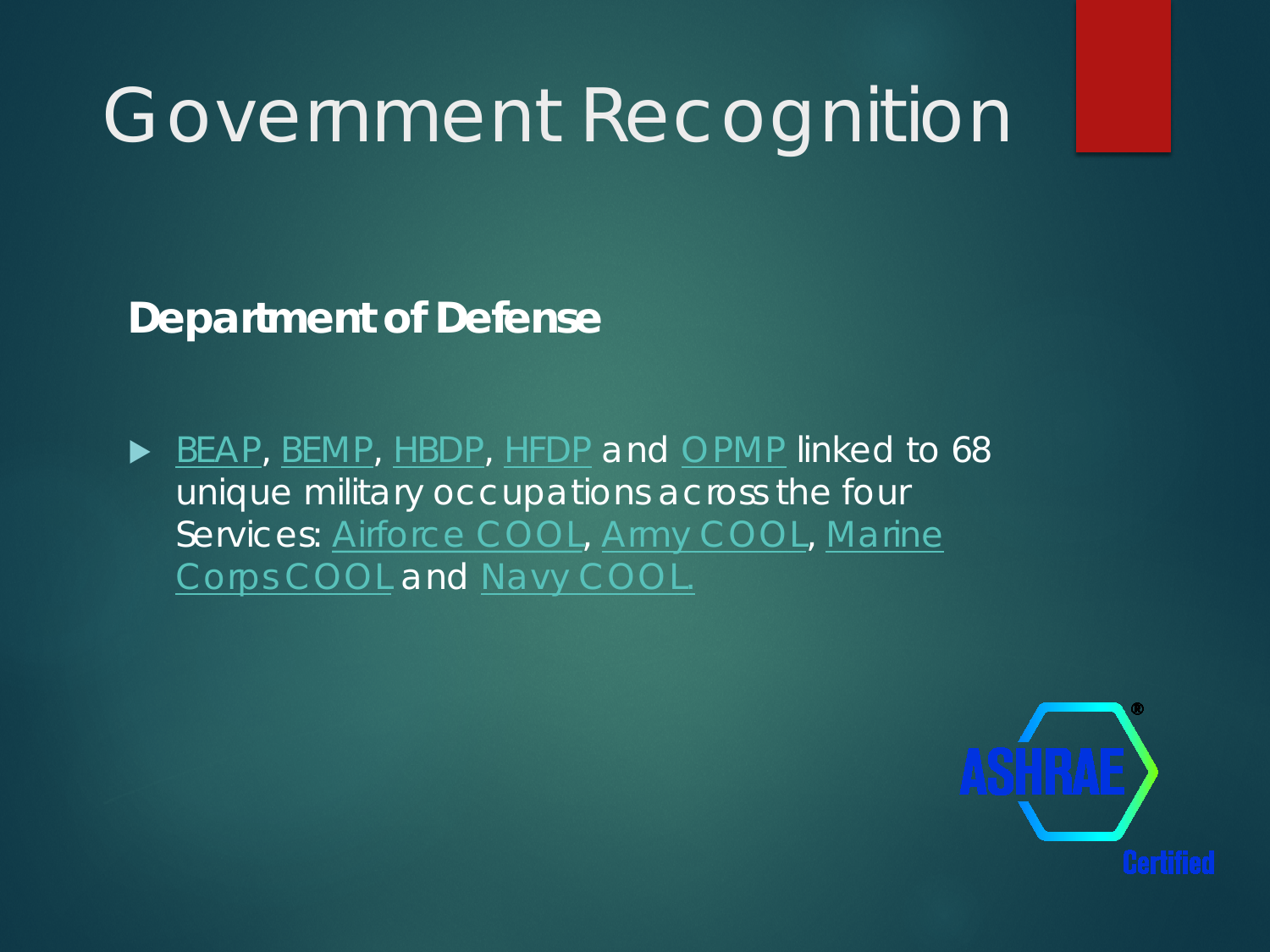General Services Administration

[BEAP](https://www.ashrae.org/education-certification/certification/beap-building-energy-assessment-professional-certification), [CPMP](https://www.ashrae.org/education-certification/certification/cpmp-commissioning-process-management-professional-certification/bcxp-recertification) and [OPMP](https://www.ashrae.org/education-certification/certification/opmp-operations-and-performance-management-professional-certification) are [FBPTA Aligned](https://www.ashrae.org/education-certification/certification/fbpta-aligned) and meet FBPTA requirements. These qualifications are included in the 2015 Core Competencies and Recommended Curriculum and have been added to the [Accelerate FM](https://acceleratefm.us/account/login/?ReturnUrl=/) tool.